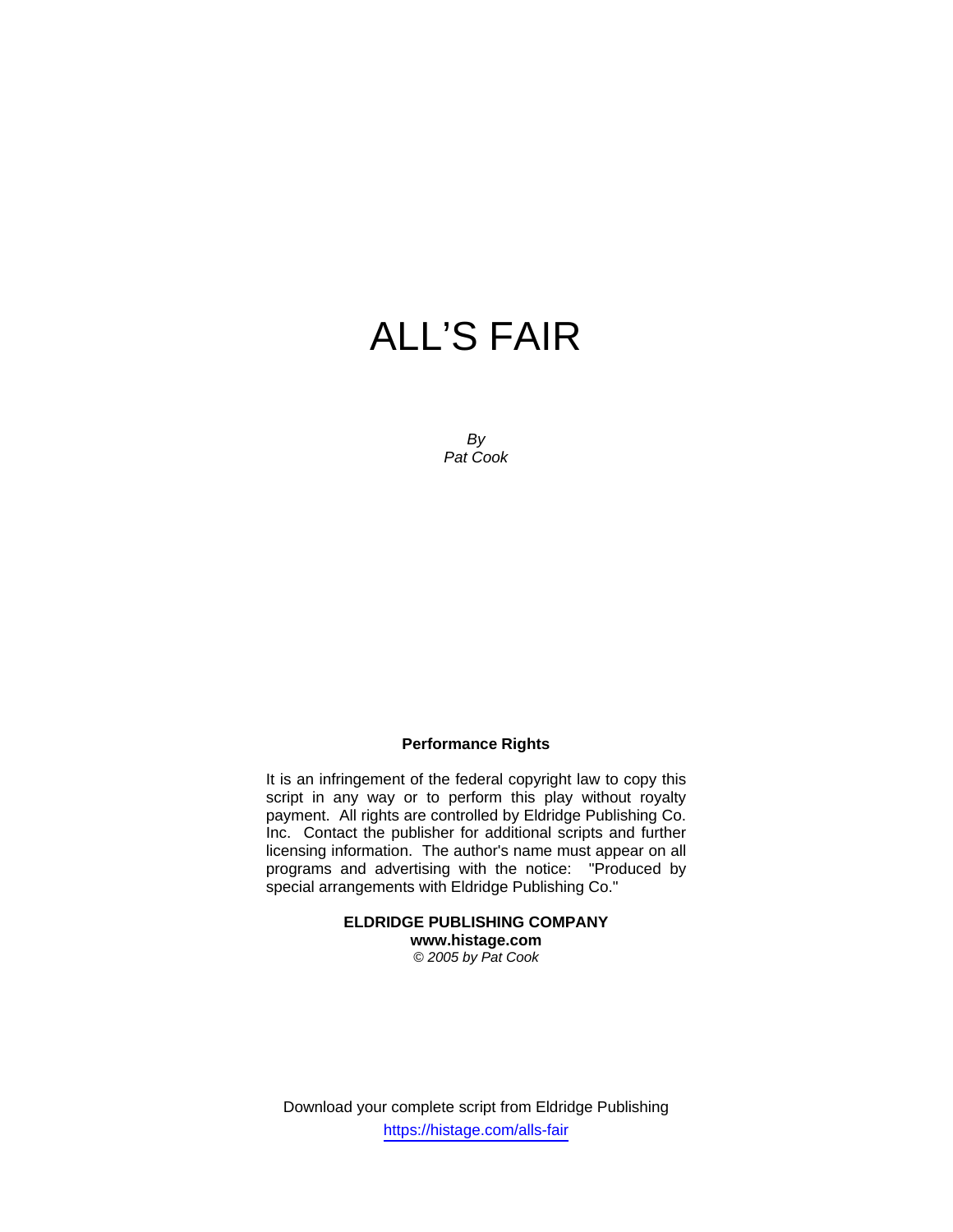## **STORY OF THE PLAY**

 It is time again for the Noah County Fair. Flat Rock, Texas, is known for many things, most of which get spread around town by Audrey and Beryl, the town gossips. And they have plenty to talk about, whether it's Mayor Clatterhand, who's running for office again, or Iola Jackstraw, who runs the high school cafetorum and is opposing the Mayor in this year's upcoming election. "Are you tired of leftovers?" she announces over the loud speakers, "Or do you want somethin' fresh!"

 And the exhibits this year include "Nature's Boo-Boos," where teenager Tommy Rogers feels right at home, especially when he tries to do "Shakespeare in the Park" only to be cut short by the bombastic Mayor.

 And some of the charities are hoping to do well this year. For instance, the Ladies Auxiliary for Better Foliage is hoping for a hedge around the courthouse to "keep all them dogs from frequenting it!" Another group is hoping to get the school bus repainted yellow instead of camouflage because as one resident says, "The bus sits there waitin' fer the kids and they can't find it!"

 Love is in the air even though fortune-teller Cyrus Holcomb keeps ducking Margaret June Muncie, and teenager Gloria Pinkham only has eyes for Tommy.

 This riotous but loving look at country life is chock-full of wisecracks and homespun wisdom. It is also just the vehicle for multi-talented players, who play two, three and sometimes four characters. From the same author who brought you "Luau For King Lear," and "The Hitchin' Post." So take your shoes off, pick up a cup of lemonade and find out why in Noah County, as far as a country carnival goes, "All's Fair."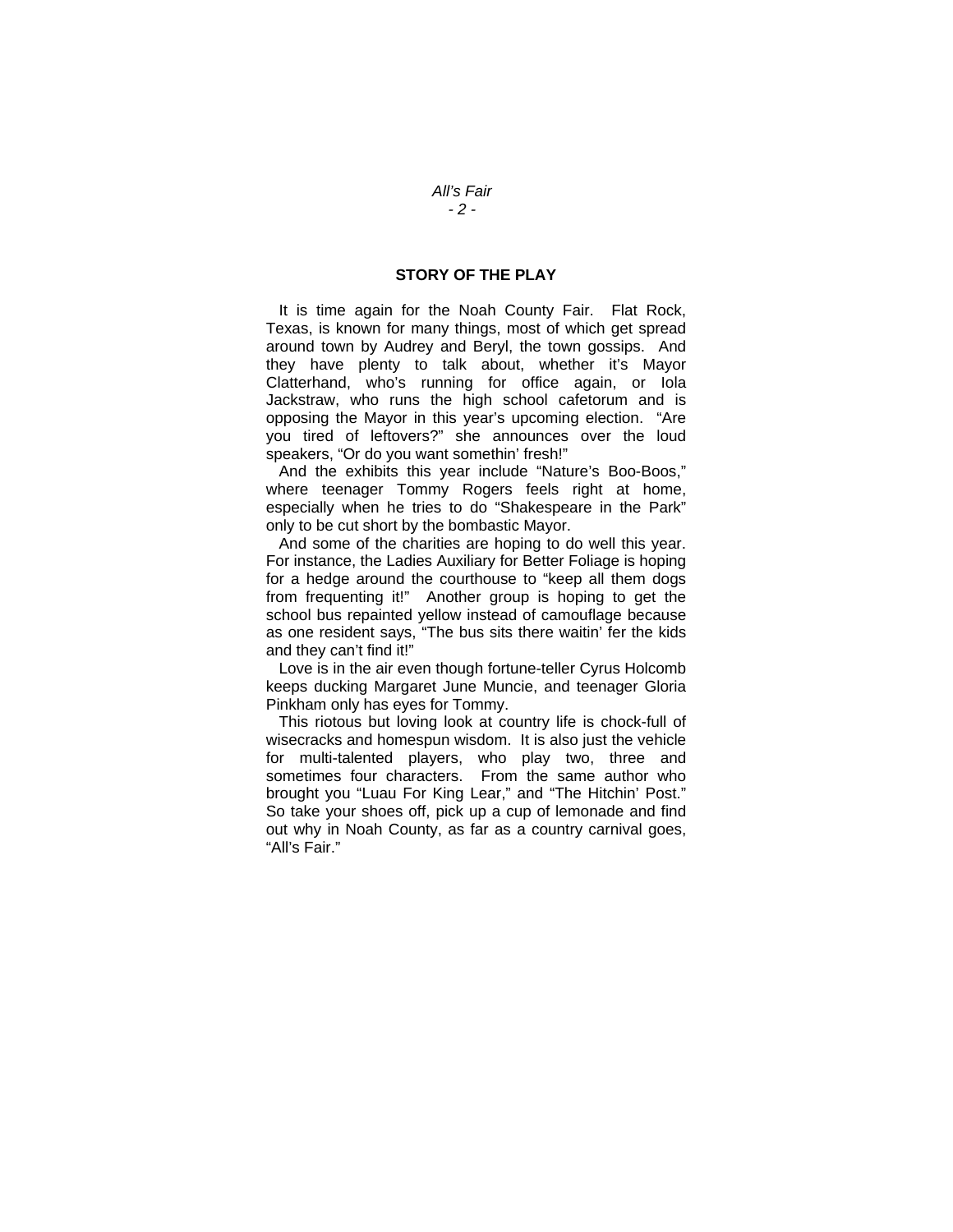## *All's Fair*

## *- 3 -*

## **CAST OF CHARACTERS**

*(11 m, 13 w. With doubling 4 m, 5 w)* 

**MAYOR CAESAR CLATTERHAND:** Pompous politician. **FIONA CLATTERHAND:** Nagging, long-suffering wife. **LULA MORRIS:** Self-important senior citizen. **DORIS JANE SHUNTLEMEYER:** Anxious jelly maker. **HAP SHUNTLEMEYER:** Doris Jane's bored husband. **TYRONE DARSY:** High school drama teacher. **AUDREY HINKLE:** Town gossip. **BERYL LUNDARROW:** Also a gossip and Audrey's pal. **TOURIST:** Visitor from the North. **TOMMY ROGERS:** Teenager who feels out of place. **GLORIA PINKHAM:** Teenager smitten with Tommy. **CYRUS HOLCOMB:** Local bachelor and glad of it. **NELDA MCELROY:** Barker for the fortune teller. **MARGARET JUNE MUNCIE:** Woman trying to catch Cyrus. **MOM:** Tourist who's camera-happy. **VIRGIL:** Mom's husband. **KAYLYNN:** Mom's daughter. **BLUE SHUNTLEMEYER:** Teenager with a prize pig. **IOLA JACKSTRAW:** Lunch lady who's running for Mayor. **SKEETER BLATCH:** Spoon-player extraordinaire. **ELDON FONTENELLE:** Slightly dim-witted farmer. **CORA DONDELINGER:** Opinionated seller of beef jerky. **ORTHO GLUPP:** Jelly contest judge. **MYRA PELTIER:** Also jelly contest judge.

#### *OPTIONS FOR DOUBLING*

**MAN ONE:** Mayor, Tourist, Eldon. **MAN TWO:** Hap, Cyrus. **MAN THREE:** Tyrone, Virgil, Skeeter, Ortho. **MAN FOUR:** Tommy, Blue. **WOMAN ONE:** Fiona, Audrey, Mom. **WOMAN TWO:** Doris Jane, Cora. **WOMAN THREE:** Lula, Margaret June, Iola. **WOMAN FOUR:** Beryl, Nelda. **WOMAN FIVE:** Gloria, Kaylynn, Myra.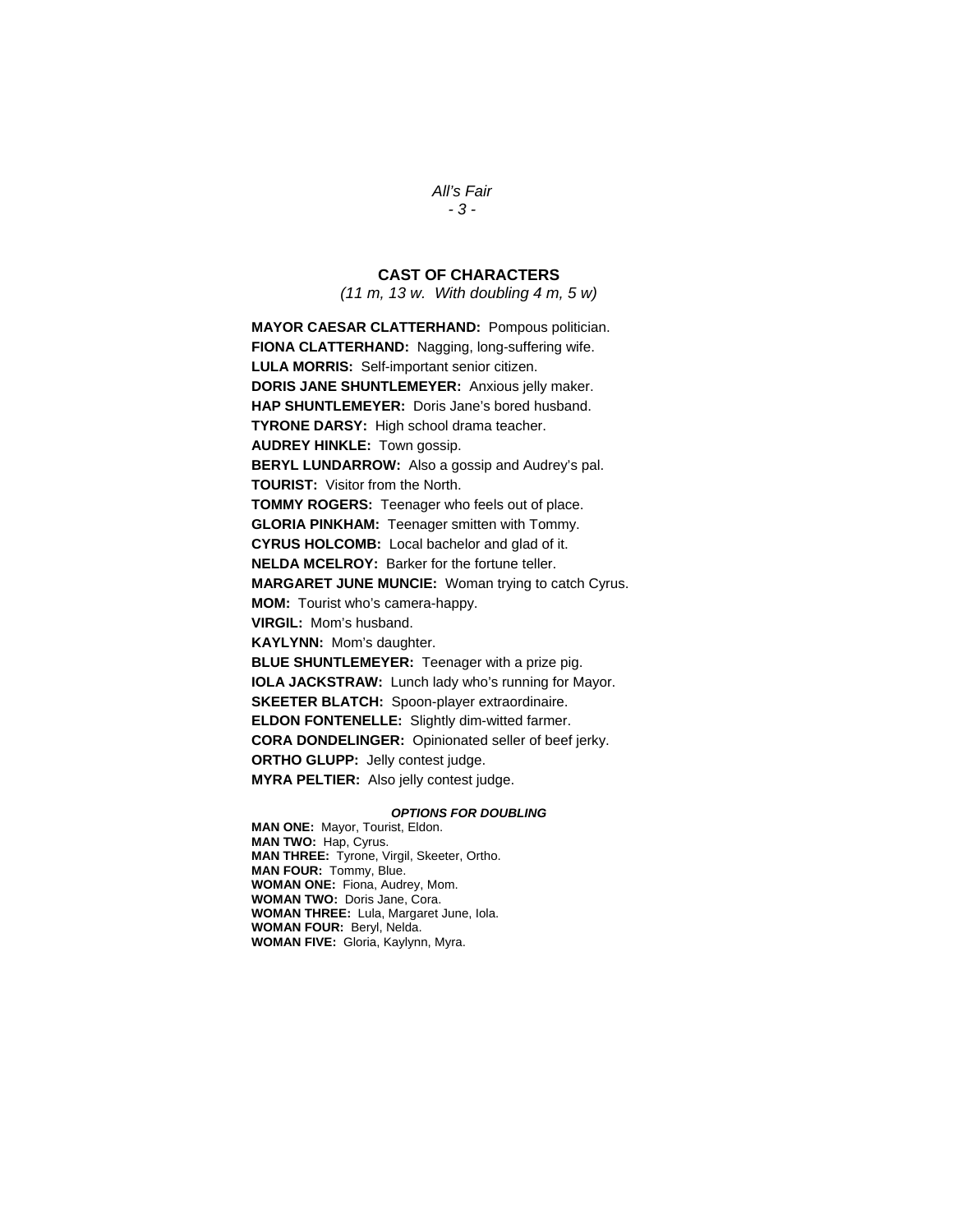## *All's Fair - 4 -*

**Time:** Autumn, current day.

**Setting:** Area settings include a platform with steps USC; a park bench at one side of the stage; and at the other of the stage a table with chairs and wall behind them. All areas are decorated for the fair.

## **PROPS**

| Wad of bills                 | Purses                     |
|------------------------------|----------------------------|
| \$100 dollar bill            | Balloons                   |
| Perfume spray                | Tic tacs                   |
| Cups of soda                 | Sword and shield           |
| Bills                        | Purse and \$10 dollar bill |
| Corndog                      | Camera                     |
| Rope                         | Hat                        |
| Cards                        | Bills                      |
| Spoons                       | Microphone                 |
| Card                         | Soda cans                  |
| Popsicle sticks              | Crumpled paper             |
| Ears of corn                 | Cup of tea                 |
| Trav                         | Bills                      |
| Jars                         | Spoon                      |
| Handkerchief                 | Pen                        |
| 1 <sup>st</sup> prize ribbon | Cup and two straws         |

## **SOUNDS EFFECTS**

| Stirring marching band | Crowd and car noises |
|------------------------|----------------------|
| Microphone squeal      | Thud                 |
| Breaking glass         | Board getting hit    |
| Large bell ringing     | Thud and man yelling |
| Pig snort              | Spoons being played  |
| Applause               | Loud explosion       |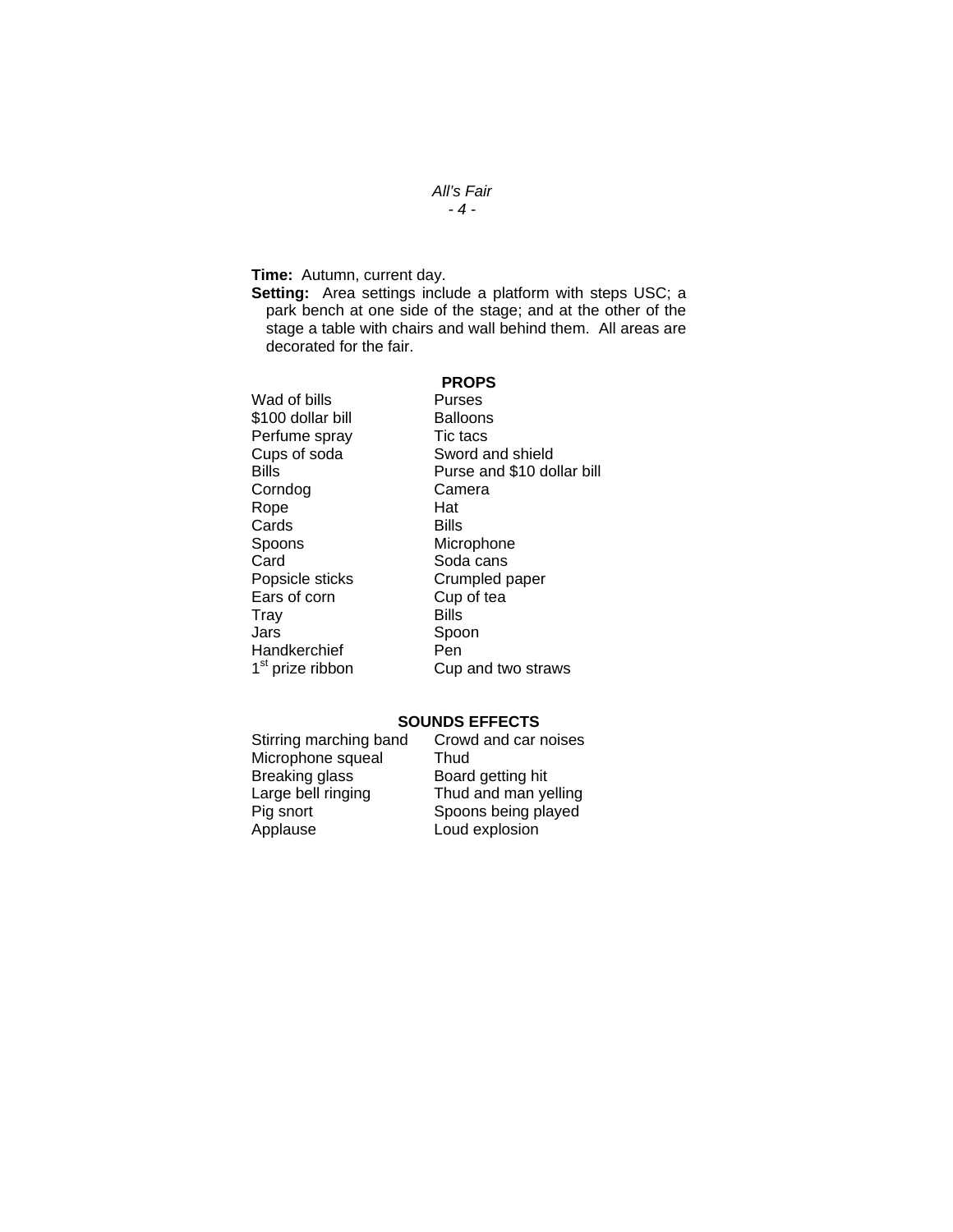## **ACT I Scene 1**

*(AT RISE: The SOUND of a stirring marching band plays, probably a high school band, from somewhere nearby. LIGHTS come up on the DSR bench where MAYOR CLATTERHAND stands wearing a loud striped coat and holding a wad of bills.)* 

MAYOR: Y'all come, y'all come! Right this way to the Noah County Fair. It's only onced a year and a lot a'us a mighty glad a'that! Hurry, hurry, git over here! Don't dawdle. Buy yer tickets and take yer chances.

FIONA: *(Offstage, yelling.)* Will you quit yellin'?!

- MAYOR: I'm sellin' tickets to the fair, I'm SUPPOSED to yell, woman!
- FIONA: They can see you is sellin' tickets, they ain't stupid, you know!

MAYOR: Which one of 'em are you talkin' about?

FIONA: Is anybody comin' yet?

MAYOR: *(Yells back.)* No.

FIONA: What?

MAYOR: No, I said. I don't see a one!

FIONA: That's probably 'cause yer scarin' 'em off, lookin' like you do!

MAYOR: Shut up!

*(FIONA ENTERS SR.)* 

- FIONA: *(Straightening MAYOR'S coat.)* First, yer chargin' ever'body to park and now yer chargin' 'em to get into the fair.
- MAYOR: Hey, I'm the Mayor! I can do whatever I deem necessary! And this year we are gonna make a profit on this thing if it harelips ever'body on Caddo Creek! And what with the election comin' up, that'll look good fer my platform. *(HE grabs HER hands.)* Stop pickin' at me, woman!
- FIONA: Oh, you jist look fer any excuse to wear that horrible coat.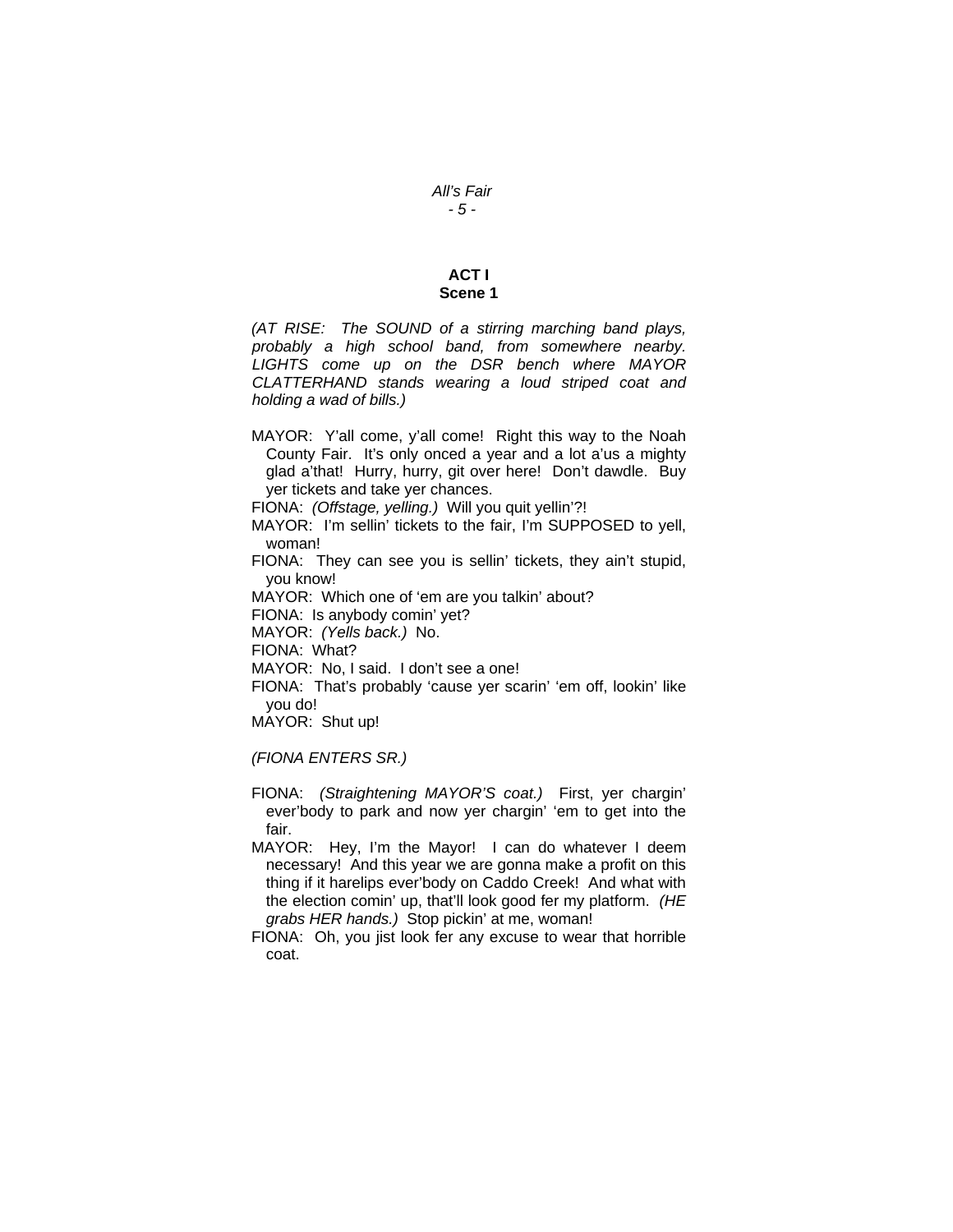*All's Fair* 

*- 6 -* 

MAYOR: My MOTHER made this coat.

FIONA: Yer mother is practically blind.

MAYOR: She is not.

FIONA: How come she's always running into our furniture?

MAYOR: How come you always put furniture in her way?

FIONA: And then she makes that there coat outta old couch material. And then whenever you go and sit on her couch, you totally disappear 'cept for yer head. *(SHE leans in to the MAYOR.)* And that's the part I have the most problems with!

## *(LULA ENTERS SR, digging in her purse.)*

MAYOR: You never did like my mother! *(Smiling at LULA.)*  Hidy, Mrs. Morris.

LULA: *(Nods.)* Mayor.

FIONA: Well, she never liked me! *(Smiling to LULA.)* Lula.

LULA: Fiona. How much is the ticket? I done already paid that whiney kid a'yers three dollars to park my car.

MAYOR: Three dollars to git in, Lula.

LULA: *(Aghast.)* Three dollars?!

FIONA: It's a sin, ain't it?

LULA: It is that. *(Still digging in HER purse.)* 

MAYOR: *(To FIONA.)* Will you go someplace? Preferably away?

FIONA: Are you entered in the jelly competition, Lula?

LULA: Of course, jist like always. And I hope the grand prize this year will cover what I have to shell out jist to git in this thing.

MAYOR: It's fer a good cause.

LULA: You say that ever' year. *(To FIONA.)* What's it for? FIONA: His campaign.

LULA: *(Eying the MAYOR.)* Uh HUH!

MAYOR: Oh, it is not! Three dollars, Mrs. Morris.

LULA: I cain't believe you let him wear that coat agin.

FIONA: Like I can stop him? *(SHE looks at MAYOR.)* I swear, next time he falls asleep I'm gonna burn that thing, bury the ashes and build a gazebo on top of it.

MAYOR: Three dollars.

LULA: What if I only stay until the judgin'?